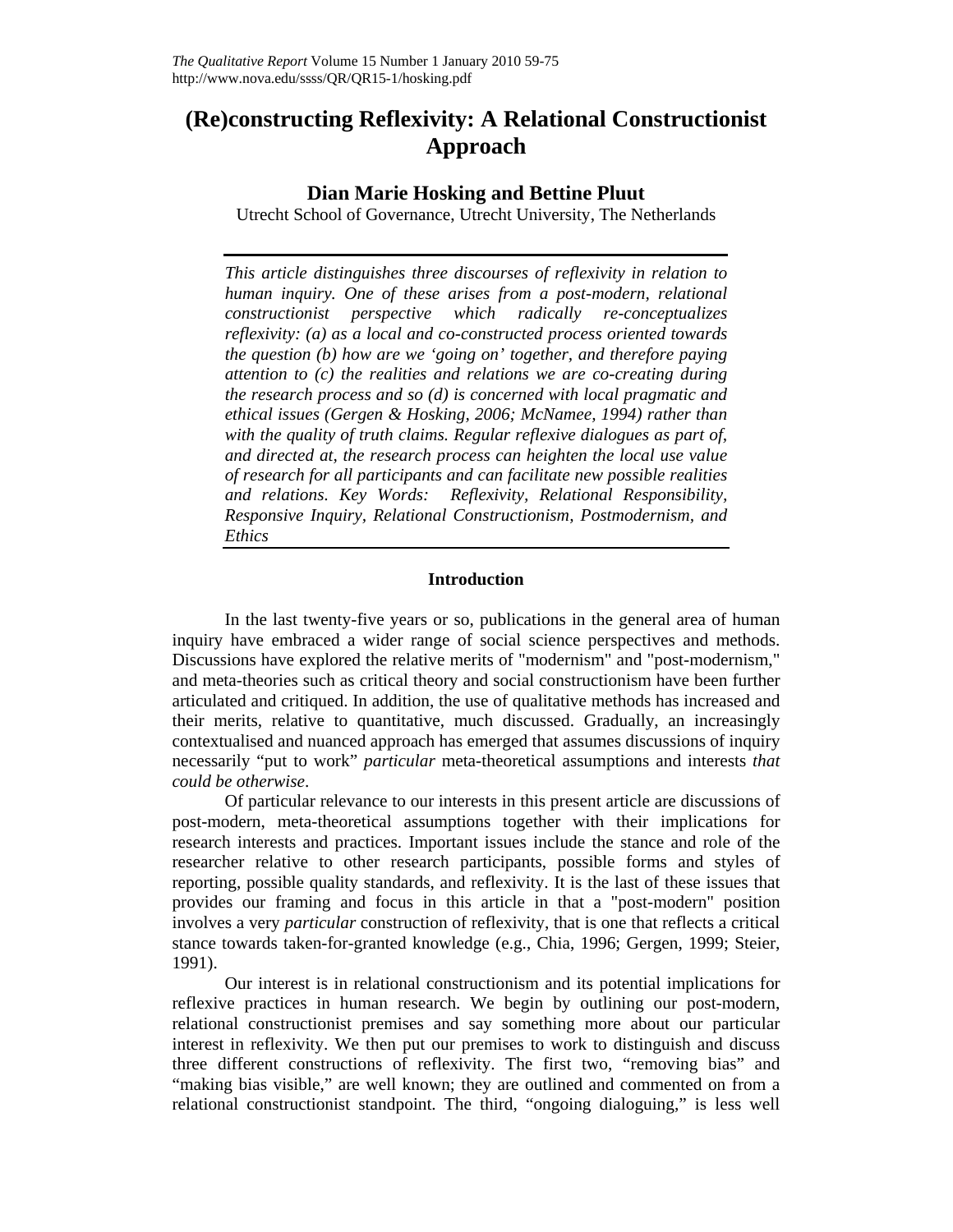articulated and less commonly practiced. It follows directly from relationalconstructionist meta-theoretical premises and can contribute to a further expansion of possible purposes and practices in human inquiry (see e.g., Gergen & Thatchenkery, 1996).

#### **A Relational Constructionist Meta-Theory**

When speaking of different meta-theoretical positions writers used terms such as "paradigm" (Guba & Lincoln, 1989; Kuhn, 1970), "research orientation" (Alvesson & Sköldberg, 2000), "intelligibility nucleus" (Gergen, 1994), "thought style" (Chia, 1995; Fleck, 1979) and "perspective" (Cox & Hassard, 2005). Meta-theoretical positions are defined by their differing assumptions concerning ontology, epistemology and methodology. In this section we draw upon an extremely wide range of literatures with equally wide-ranging interests to summarise "relational constructionist" premises; more detailed elaborations can be found elsewhere (Hosking, 2006a).

## *Ontology is given to relational processes*

 It is very common, both in everyday life and in the literatures on human inquiry, to assume that persons have an interior world (of thoughts and feelings and so on) and inhabit an exterior world consisting of sentient and non-sentient objects, and events. As a consequence, research is directed towards producing knowledge about interior and/or exterior worlds (Deetz, 1996). In contrast, our meta-theoretical assumptions do not centre stable, bounded, and independently existing people and things as 'real' and knowable realities. Nor, unlike some versions of social constructi*vism* and social constructi*onism*, do we centre knowledge about these realities as more or less objective or more or less subjective. Rather, we give ontology to relational processes and the local realities they make, break and re-construct. Borrowing Chia's felicitous phrasing, we assume an "*ontology of becoming"* rather than the more usual "ontology of being" (Chia, 1995, 1996).

Given our centring of processes, self-other and relations are viewed as ongoing relational constructions; constructions of identities and relationships become the centre of interest in human inquiry (Hosking, 2006b). Among other things, this implies that we do not start with the traditional identity construction of The Researcher in place and we do not go on, so to speak, by taking it for granted, e.g., through seeing The Researcher as the (one and only) expert knower and seeker-aftertruth (see e.g., Gergen & Hosking, 2006). Rather we assume that, for example in organising processes, identities and relations are always ongoing relational realities rather than inputs and/or outcomes of mediating processes (Pearce, 1992).

But *how* may relational processes be further theorised? We can begin to answer this by turning our attention to language.

## *Multiple relational realities are co-constructed in language-based relational processes*

Theorists who centre separate and bounded individuals (an ontology of being) and their subjective and objective knowledge also centre conceptual language as the means by which individuals represent the reality of internal and external worlds (Gergen & Thatchenkery, 1996). In contrast, we discourse *language as relating* and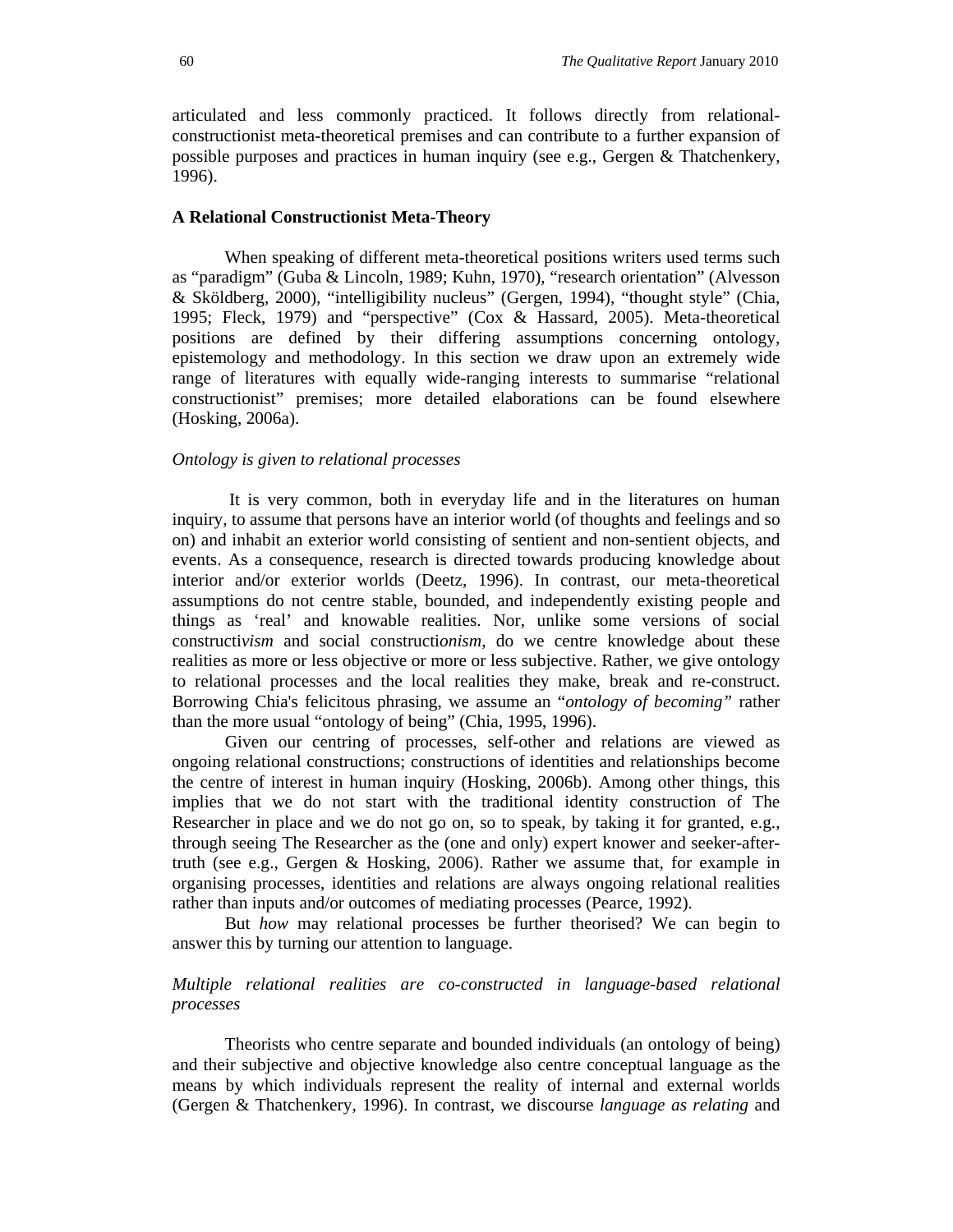so constructing relational realities. This gives emphasis to language as action and invites a wider inclusion of the many ways in which relating 'goes on' such as e.g., non-verbal gestures, posture, movement and voice tone, and involving what some might call natural objects together with artefacts of human activity. Our interest is in relating  $-$  in "any act or artefact that might be coordinated with in some way, so constructing a communication" (Hosking, 1999, p. 120).

Our focus on relating and emergent identities requires a way of theorizing what is related with what. So, for example, we might speak of acts supplementing other acts i.e., inter-acts, or we might speak of relating texts in multiple text-con-text relations or inter-textuality (Dachler & Hosking, 1995; Gergen, 1995). Returning to the context of inquiry and the construction of identities, we can reflect on how an act such as handing over a questionnaire might be supplemented by, for example, someone taking the questionnaire, sitting down and filling it in. Of course other supplements are also possible such as tearing it up, making a paper plane or making the "reverse suggestion"- "why not fill it in yourself"? By this we see that some actsupplement relations or inter-textualities may emerge and be regularly re-constructed as conventional. At the same time, other supplements or con-texts are rendered unconventional, inappropriate, foolish or just plain wrong.

#### *Constructions are local-cultural and local-historical*

Following from the above**,** it is clear that relational processes construct and re-construct what can and cannot go as far as local relational realities are concerned**;**  so we are not saying that "anything goes." Our premises direct attention, both to the varying possibilities of particular texts or acts being performed, and to the possibility that they will be supplemented, and if so  $-$  with what effect  $-$  such that they are "socially certified," "credited," or "dis-credited" as relevant or irrelevant, good or bad (Gergen, 1995; Hosking & Morley, 1991). This means that relational realities are assumed to be *local* to the (organising) processes in which they are made and re-made – local-cultural and (simultaneously) local-historical; we shall say more.

First, "local" has meaning in contrasting relation to the assumption of a universal, stable reality and transcendental knowledge of its characteristics. The relational realities of which we speak are presumed to be local to the processes in which they are made and re-made. We are taking a view somewhat similar to Wittgenstein's talk of "language games" and the "forms of life" of which they are a part (Wittgenstein, 1953). Returning to the construction of research, we may think of our earlier mentioned questionnaire study as part of a research programme conducted by researchers committed to the same view of science and therefore to the same methodological standards and quality criteria. The inquiry process will carry "traces" of these relations (Gergen, 1999), that is, of the researchers' particular scientific community or "*form of life.*" The inquiry process will also reflect "traces" of the research object's "form(s) of life." The researcher's form of life may dominate e.g., as in controlled experiments, or the inquiry process may be more open and pluri-vocal e.g., as in participative action research (Allard-Poesi, 2005) or Appreciative Inquiry (Allard-Poesi; Van der Haar & Hosking, 2004).

Second, our reference to local includes a historical aspect in the sense that relational processes and realities have an "always already" and ongoing quality. To continue our example, it is because researchers act in relation to a very particular "form of life" – such as their local science culture – that they evaluate the quality of their research in terms of already conventional (scientific) definitions of reliability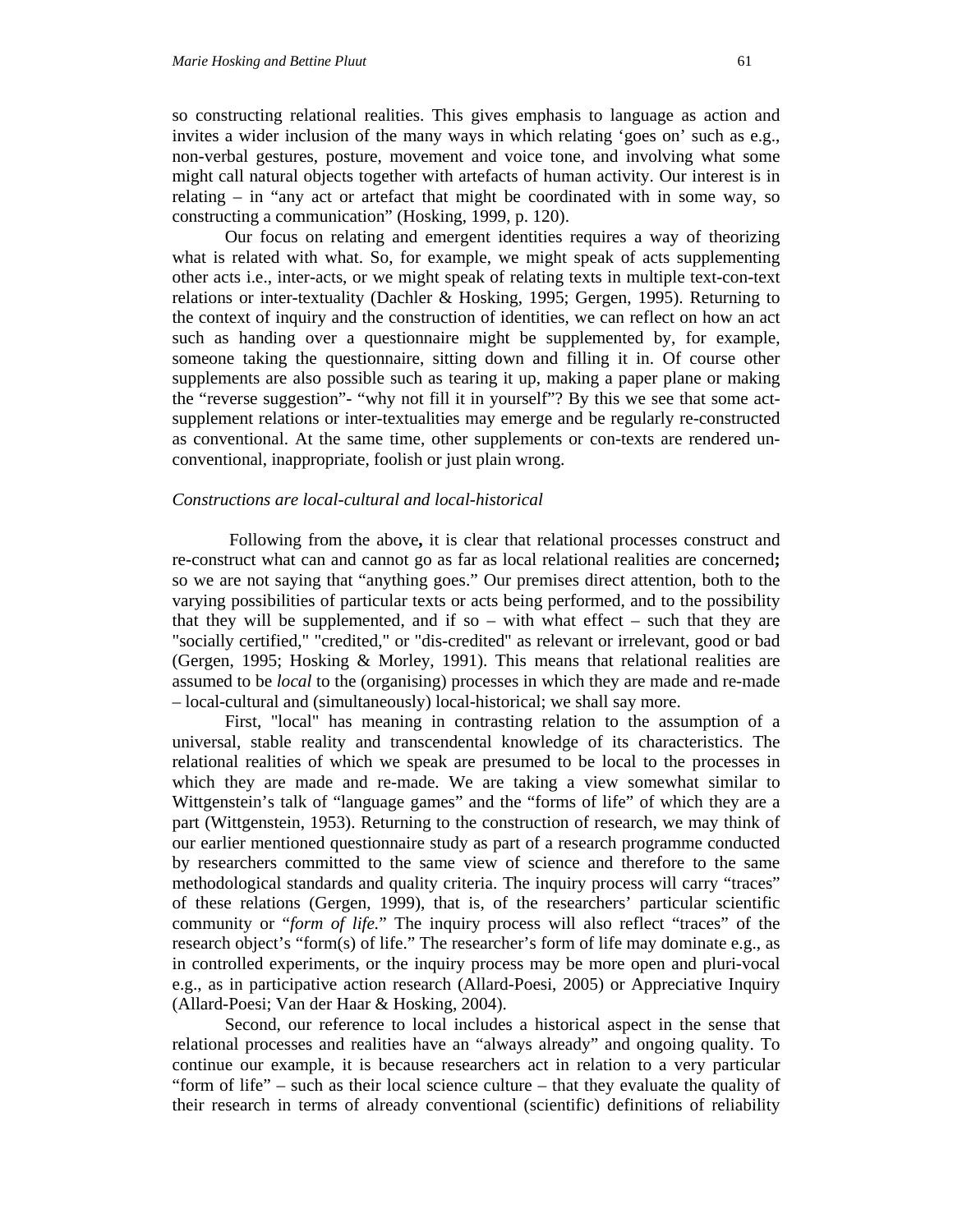and validity. So their claims will be warranted as (not) "scientific" in relation, for example, to the grand narrative of progressive science (Alvesson, 2002). It is in such moving constructions that history is made and re-made by re-creating stabilities, by changing (previously stable) relational realities, and by constantly offering possibilities for transforming identities and relations (Hosking, 2004).

#### *Reflexivity as local construction*

Our relational constructionist premises invite a view of research processes as ongoing processes of (re)constructing self (perhaps as a researcher), other (perhaps as the researched) and relationships (McNamee, 1994; Rhodes & Brown, 2005). We can now shift from the positive science interest (Alvesson & Deetz, 2000) in finding out about how things really or probably are to reflecting on the kinds of people and worlds that are under construction or "becoming." This shift makes space for quality criteria that positive science positions as outside its scope including, for example, ethical and aesthetic considerations and local (perhaps multiple and differing) criteria of local usefulness (perhaps for all participants; McNamee, 1994; Rhodes & Brown, 2005). Further, given the always ongoing quality of processes, these considerations apply to all aspects of the research process including what positive science would call "design and planning," research procedures, report writing and presentation.

The above considerations all open up a very different "possibility space" for reflexivity. The latter: is no longer a matter for the community of science alone; is no longer restricted to evaluating the quality of research methodology, methods and knowledge claims in relation to what is (probably) true, and; is no longer theorised as individual activity. Reflexivity now can be discoursed in relation to the multiple local conventions, norms and interests of the various participating "forms of life." This introduces an ethical aspect concerning relations between these "forms": whilst equal co-construction is assumed in principle, in practice one form might dominate others. So, for example, the scientific "form of life" often achieves power over other local community-based rationalities. Continuing this theme, the possibility of different but equal relations introduces a possible reconstruction in which reflexivity becomes a matter of ongoing dialogues throughout the research process. In this view, reflexivity becomes a relational process in which ethics and relevance are variously constructed in relation to the (differing) particularities of the communities whose "traces" are implicated (McNamee, 1994). Reflecting 'from within' some ongoing research process opens-up the space for multiple local constructions, for dialogue and transformation.

With each reflexive reprise, one moves into an alternative discursive space, which is to say, into yet another domain of relatedness. Reflexive doubt is not then a slide into infinite regress but a means of recognizing alterior realities and thus giving voice to still further relationships. (Gergen, 1994, p. 48)

#### *Summarizing words*

Our relational constructionist premises say nothing about "real" reality or knowledge of the same. Indeed, our premises position familiar dualisms such as reality and knowledge, individual-social, self and other, language and action, subjective-objective, and process-outcome – as *possible constructions* that can be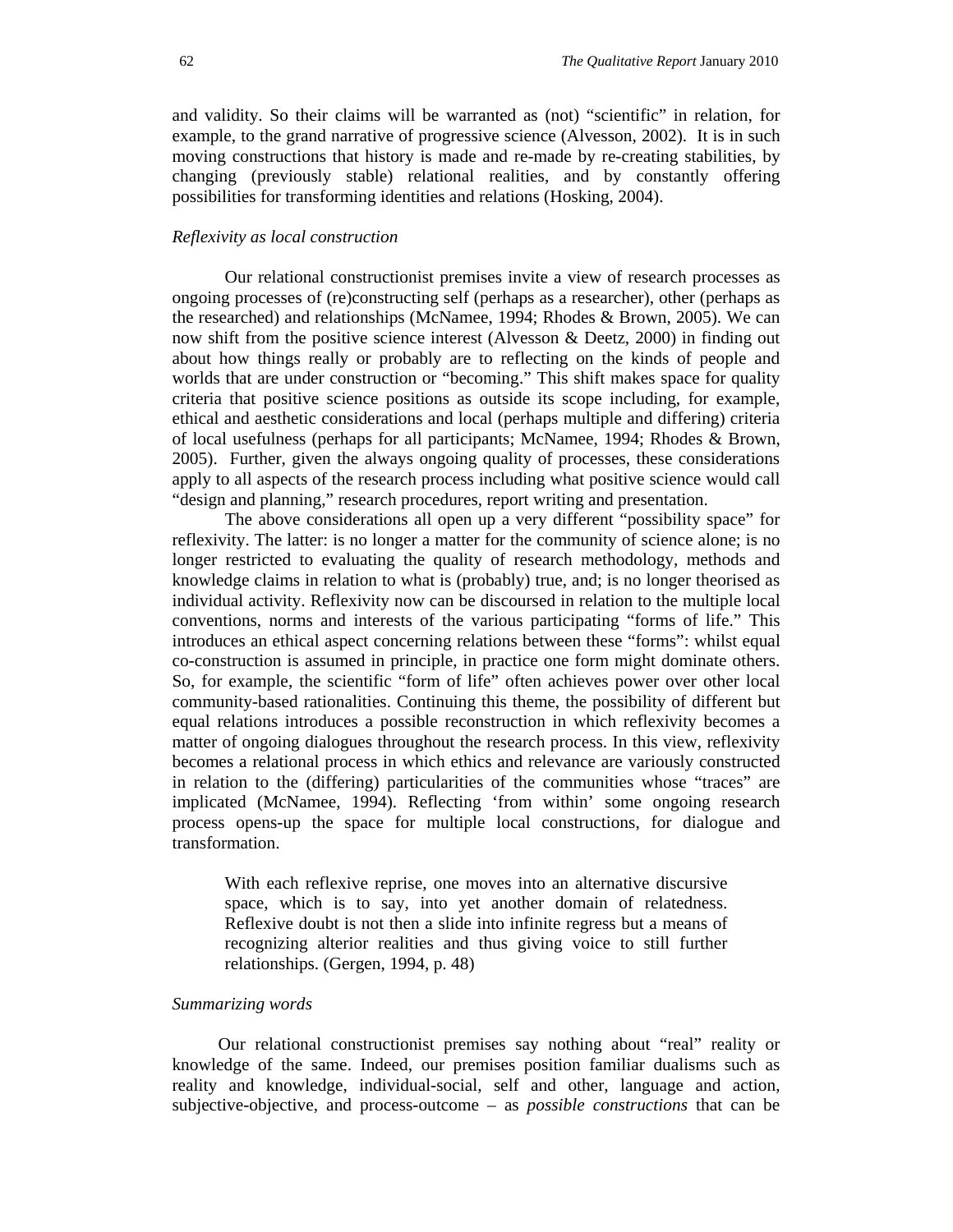otherwise. We have collapsed the traditional analytical philosophy demarcation between the context of discovery - the context of science, of empirical work - and the context of justification - the context of philosophy, of reason or rational work (Harding, 1986; Hosking, 2008). Our *different* starting point has been to centre an ontology of becoming in which the relational realities of self-other and relations (persons and worlds) are in ongoing construction in local-cultural, local-historical, language-based processes of inter-action. Our relational-constructionist premises give us a position from which to view existing constructions of reflexivity and open-up a "possibility space" (Harding, 1998) for newly relevant practices of human inquiry.

## **Three Discourses of Reflexivity**

We can now put our meta-theoretical assumptions to work, so to speak, to review existing constructions of reflexivity in research. First we outline the perhaps best-known practices - oriented towards producing valid and reliable knowledge about some pattern of relations between real world objects. Because it is perhaps the bestknown discourse we feel we need only briefly to summarize its main characteristics. The second discourse, when viewed with "a relational constructionist eye," appears to be a not very radical revision of the first. However, because the differences between this and the third discourse are often overlooked we engage in a more extended discussion. Third, we return to our earlier sketch of the new possibilities enabled by relational constructionist premises and discuss reflexivity as ongoing dialoguing. Table 1 gives an overview of the three discourses.

Table 1

| Overview of reflexivity discourses |  |  |  |  |  |
|------------------------------------|--|--|--|--|--|
|------------------------------------|--|--|--|--|--|

| <b>Discourse</b>        | 1. Minimizing bias                                                                                            | 2. Making bias visible                                                         | 3. Ongoing dialoguing                                         |
|-------------------------|---------------------------------------------------------------------------------------------------------------|--------------------------------------------------------------------------------|---------------------------------------------------------------|
|                         | <b>Meta-theory Positive science</b>                                                                           | Positive science                                                               | Relational constructionism                                    |
| Main<br>concern         | Checking the soundness of<br>knowledge claims                                                                 | Checking the soundness of<br>knowledge claims and/or<br>use-value for 'locals' | Quality of ongoing<br>processes                               |
| Agency                  |                                                                                                               | Individual act of researcher Individual act of researcher                      | Relational process                                            |
| When                    | Beginning and end                                                                                             | In multiple phases and<br>emphasizing end report                               | Continuous                                                    |
| Approach to<br>ethics   | Quality concern peripheral Quality concern peripheral<br>to scientific interest in<br>generalizable knowledge | to scientific interest in<br>generalizable knowledge                           | A central quality concern,<br>interwoven with use-value       |
| View of<br>intervention | Separable from inquiry                                                                                        | Separable from inquiry                                                         | Inquiry is intervention,<br>Intervention is<br>transformation |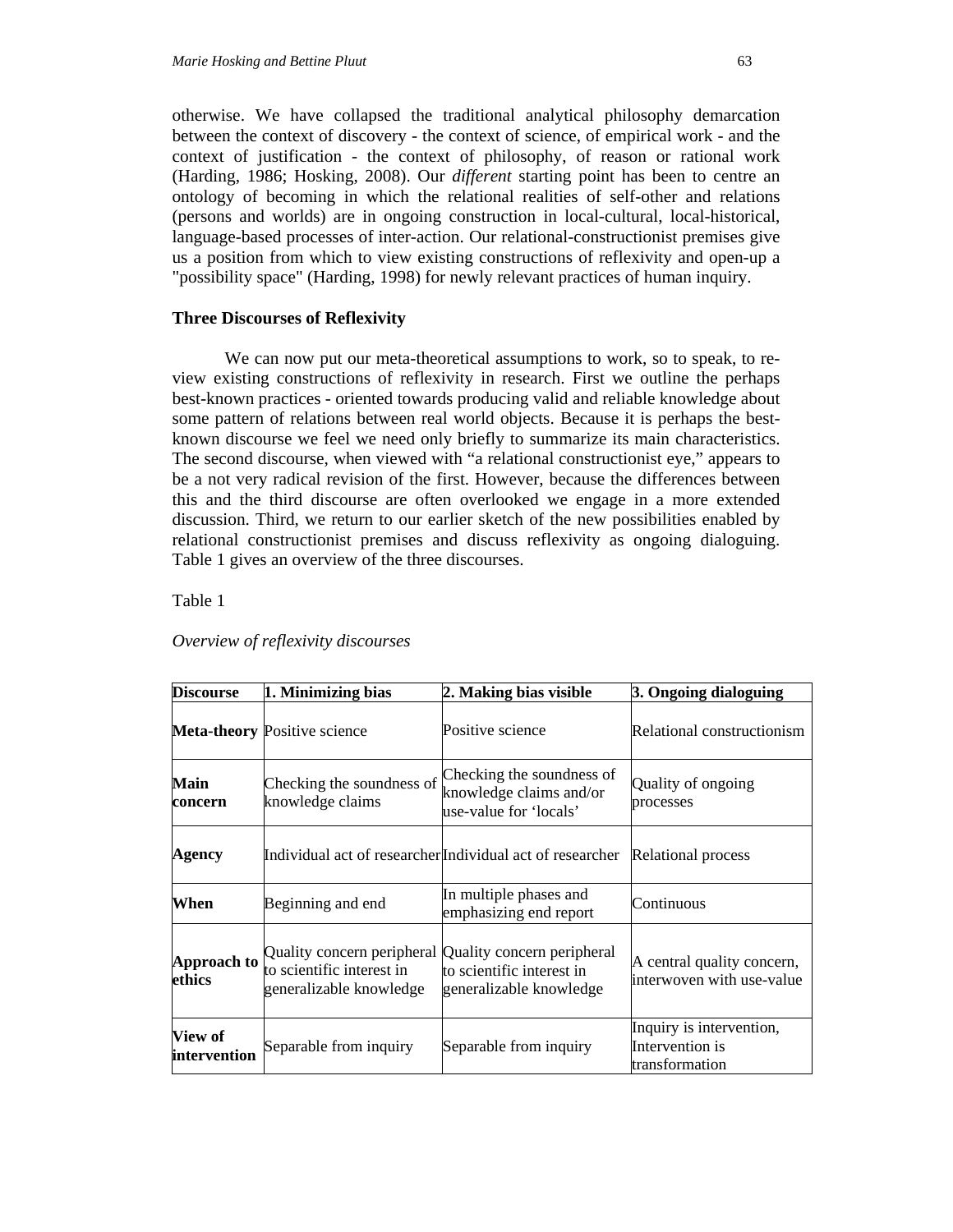## **Discourse 1: Minimizing Bias**

(Post)positivist (Guba & Lincoln, 1994) or "positive" science constructs research - and therefore reflexivity - as an *individual act* oriented towards evaluating the scientific quality of knowledge claims. Assumptions about epistemology centre knowledge of "real world" objects and distinguish between subjective and objective knowledge "about the world in its so being." The job of empirical research is to produce *objective knowledge* (in so far as that is possible) that can provide firm foundations for generalizations and predictions about possible relations (particularly causal). Given these themes, scientists discourse reflexivity as one of the special and defining characteristics of science - as something that science does to check the reliability and validity of its knowledge claims (Gergen, 1994; Guba & Lincoln, 1994; Hosking, 1999; Kerlinger, 1964).

For the empiricist researcher, the hypo-thetico-deductive method is the method of choice (Gergen, 1994; Kerlinger, 1964). The meta-theoretical assumptions centre an individual researcher with a knowing mind who knows of the possibility of error and distortion as it might affect the quality of his observations and knowledge claims. The potentially rational researcher attempts to produce knowledge that approximates the true state of things by systematically *designing* and attempting to *standardize and control* his methods and procedures for data collection. His design and procedures are intended to provide data that can verify or falsify the null hypothesis. To act as a member of some (post)positivist research community, the researcher must reflexively examine his theory, methods and procedures to estimate how they contributed to his research findings. In this construction, reflexivity is largely a retrospective act that evaluates inputs (such as measures) and processes to determine the *quality of the research outcomes* - the "findings" - of what is regarded as a now finished research process.

Reflexive practices apply (often statistical) techniques for evaluating the data. Questions of reliability and validity are centred: how reliable are my measures and findings and do they measure what I say they measure? These practical applications or checks are limited to the "context of discovery" (i.e., to the empirical domain). This means that reflexive practices rarely include examination of the meta-theoretical assumptions defining the "context of justification" and so, ignore major contributing con-texts that contribute to shaping the research. It is true that some such as Frederick Kerlinger theorise "construct validity" (one aspect of reflexivity) as "much more than technique." Indeed, Kerlinger suggests construct validity is "heavily philosophical" in the sense of having a wider concern for the theoretical and meta-theoretical context in relation to which methodology is designed and data collected (Kerlinger, 1964). But practical application of this view is exceedingly rare.

#### **Discourse 2: Making Bias Visible**

The positive science construction of reflexivity is oriented around minimising "error" – understood as unexplained variance. This is somewhat revised in our second discourse which stresses that certain sources of error *cannot be eliminated* and should therefore *be made visible* insofar as this is possible (see also Hardy, Philips, & Clegg, 2001; Linstead, 1994). Reflexive researchers now must attempt to make visible what positive science constructs as their *sources of subjectivity* such as their ethnic and gender biases, reasoning and paradigm. In addition, so the argument goes, they must do so in order that *readers can make their own judgements* about the quality, accuracy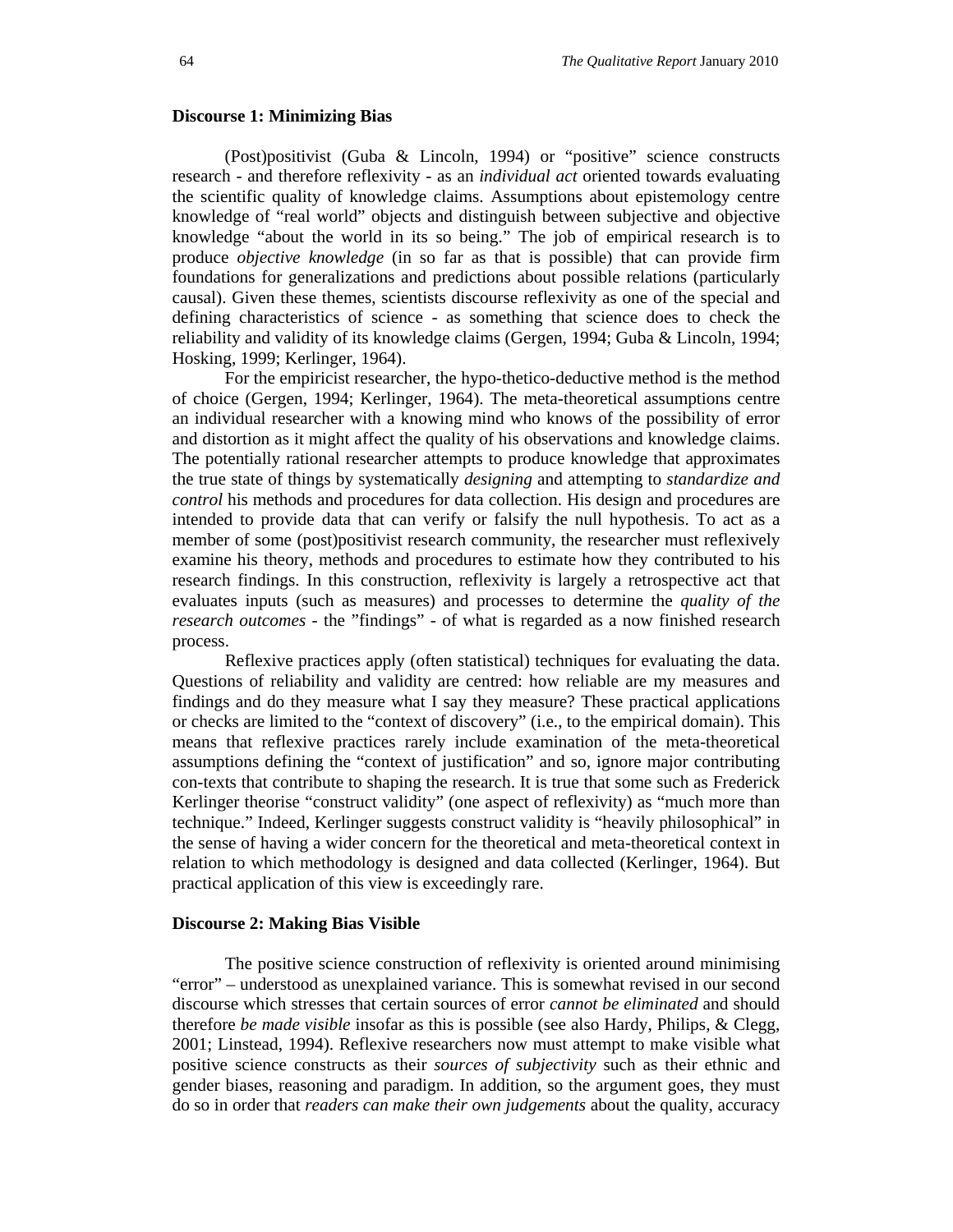and usefulness of the research outcomes. Last, we should say that this construction of reflexivity also continues to embrace positive science assumptions of bounded individuals with minds who construct individual knowledge that may be more or less objective. Research practices continue to centre The Researcher and the researcher's "form of life" by striving for objectivity. In this way, research can be claimed as useful for producing data that can serve as the basis for subsequent interventions.

Examples of writings that construct reflexivity as individual activity of this sort include: Abma (1996), Alveson and Sköldberg (2000), Lewis and Kelemen (2002), Gouldner (1970) and Stake (1975, 1995). We will discuss two examples: Stake's work on "responsive inquiry" and Alvesson and Sköldberg's "reflexive methodology." We do so for three reasons: to justify our positioning of this discourse as a "not very radical" variant of Discourse 1; to reflect on meta-theoretical differences from our own view (Discourse 3), and; to clarify those aspects that could be seen as similar to our discourse of reflexivity. In each case, we will briefly summarize their work, their meta-theoretical assumptions and the ways these are reflected in their constructions of reflexivity.

#### *Example 1: Robert Stake's responsive inquiry*

Central to Stake's responsive approach is his aim to increase the usefulness of research for the people involved in inquiry and not just the researcher (Stake, 1975). He assumes value pluralism and therefore considers it essential to give voice to the differing perspectives of those involved. This implies that Stake prefers a research design that is, in some degree *emergent*. According to Stake, the primary focus of an inquiry must not be on a method and design predetermined by the researcher because this would imply that s/he could know in advance what will be important, which variables will need to be studied and which criteria will need to be employed. So: as the program moves in unique and unexpected ways, the evaluation efforts should be adapted to them. (Stake, 1975, p. 29)

Following data collection and analysis, Stake prefers to communicate the results in the form of thick (as opposed to thin) descriptions *so that the diversity in values and in perspectives is shown in the report*. It should be stressed that, although Stake values the voices of those involved in an inquiry, The Researcher-evaluator continues to be centred and is expected to remain in control of all aspects of the study (Abma & Stake, 2001; House, 2001). Stake is firmly opposed to stakeholder participation in scientific decisions because, in his view the researcher has, "the professional talent and discipline to carry out an inquiry" (Abma & Stake, p. 9).

What Stake calls "responsive" inquiry is aimed at making research useful for the participants involved. For this reason, Stake introduced two concepts that are central to his approach and that suggest the key to his construction of reflexivity. The first he called "vicarious experience" - defined as "drawing experiential understandings from the narratives of others" (Stake, 1995, p.173). Researchers have the important task of writing research reports using thick descriptions so that readers can judge the quality and usefulness of different values andjudgements and the research results. In other words - and here the second concept comes in - the vicarious experience makes it possible for readers to make "naturalistic generalizations." By this Stake means that readers may judge for themselves the possible utility of these particular research findings in other contexts.

We need to turn to Stake's meta-theoretical assumptions in order better to understand his construction of reflexivity (see e.g., Stake, 1975, 1995). First, he seems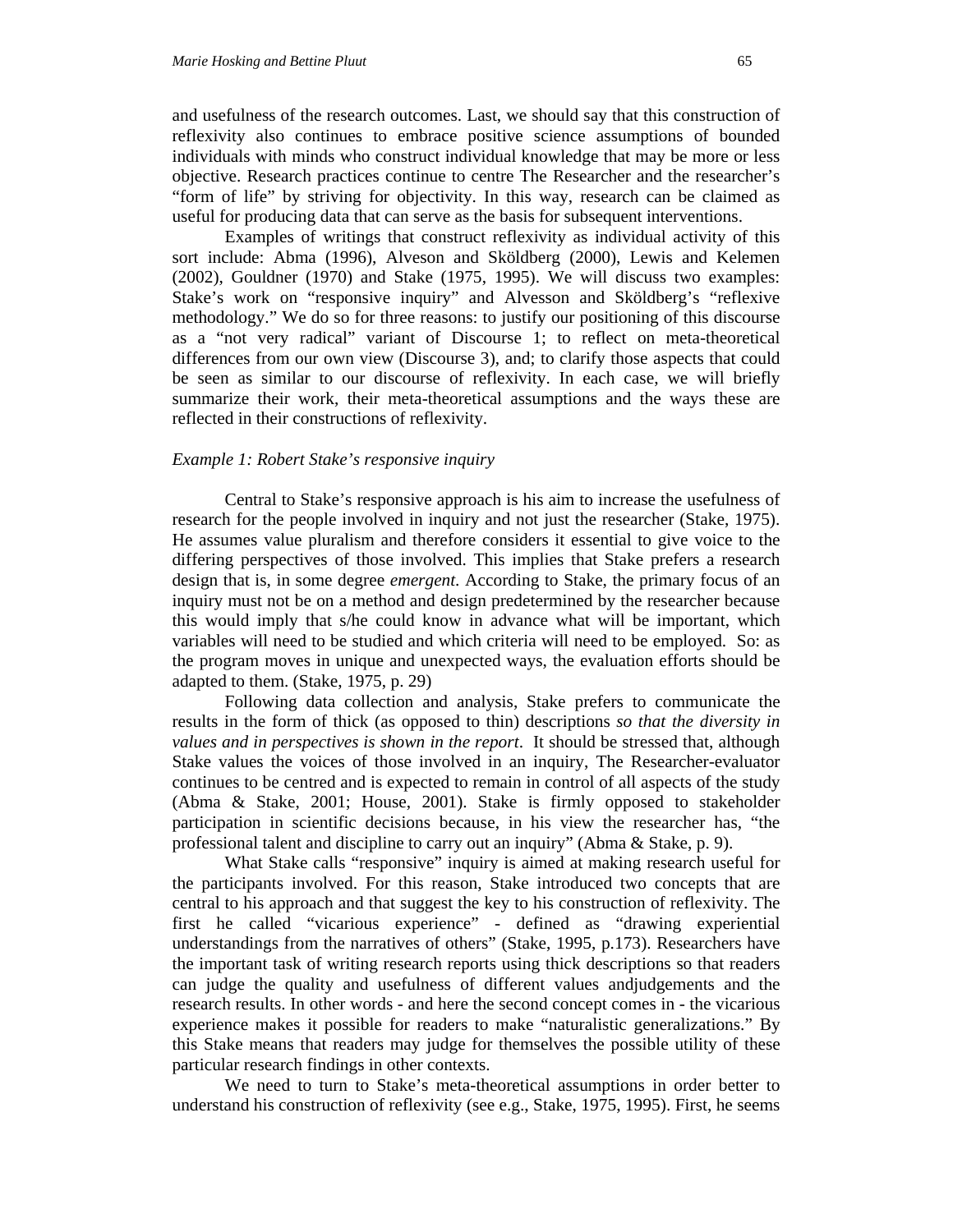to make a sharp distinction between objective and subjective knowledge. Together with other post-positivist researchers, he believes that objectivity is unattainable (Guba & Lincoln, 1994). Nevertheless, he believes that researchers should strive for what he called "sophisticated constructions" and "accurate descriptions" of reality. Vicarious experience and naturalistic generalizations are Stake's preferred solution to the problems that follow from the (generally accepted to be) blurred distinction between subject and object. In his view "research is not helped by making it appear value-free. It is better to give the reader a good look at the researcher" (Stake, 1995, p. 95).

Second, as we have seen, Stake (1995) sees The Researcher as the one who should be in control of the inquiry. For Stake, it is the individual researcher who is responsible for the research, for reflexivity, and for making their descriptions as accurate as possible. In other words, Stake constructs the researcher identity as the knowing subject – who acts towards other as a knowable and formable object (Dachler & Hosking, 1995; Hosking & McNamee, 2006). Research and reflexivity are limited by the scientific community's community-based *normative standard* whereby The Researcher must strive for (though necessarily fail fully to achieve) subjectobject relations (Gergen, 1994).

Third, for Stake (1995), reflexivity has the function of heightening the quality of an inquiry in the dual sense of enhancing the accuracy of representations and the visibility of bias. An important assumption centred in Stake's approach is the existence of a world "out there." The epistemological priority in his work lies in representing this reality as accurately as possible. Making bias visible must contribute to the realization of this objective.

Fourth, the concept of vicarious experience suggests that Stake (1995) makes a sharp distinction between process and outcomes. Fifth, for Stake reflexivity is something that is most relevant at the end of an inquiry in that it is mainly concerned with reporting strategies.

#### *Example 2: Alvesson and Sköldberg's reflexive methodology*

These authors criticize empirical work that focuses on techniques and procedures to the neglect of meta-theoretical issues. At the same time they emphasize the subjectivity of every research enterprise (Alvesson & Sköldberg, 2000). They also believe that meta-theoretical debates in organisation studies have not proven to be very useful for doing research. Therefore they characterize their "project" as "an intellectualization of qualitative method" and a "pragmatization of the philosophy of science" (Alvesson & Sköldberg, p. vii).

Alvesson and Sköldberg (2000) discuss and reflect upon empirical approaches together with hermeneutics, critical theory and postmodernism. Whilst others view these as "incommensurable" (see e.g., Thompson & McHugh, 1995) Alvesson and Sköldberg take the view that each has an important contribution to make to the construction of a "reflexive methodology." They argue that a) empirically oriented methods teach us to make contact with empirical material, b) hermeneutics raises the awareness of the interpretive act c) critical theory shows the importance and influence of political-ideological contexts and last, d) postmodernism helps the reflexive researcher in handling the question of representation and authority. Thus, for Alvesson and Sköldberg reflection means: "interpreting one's own interpretations, looking at one's own perspectives from other perspectives, and turning a self-critical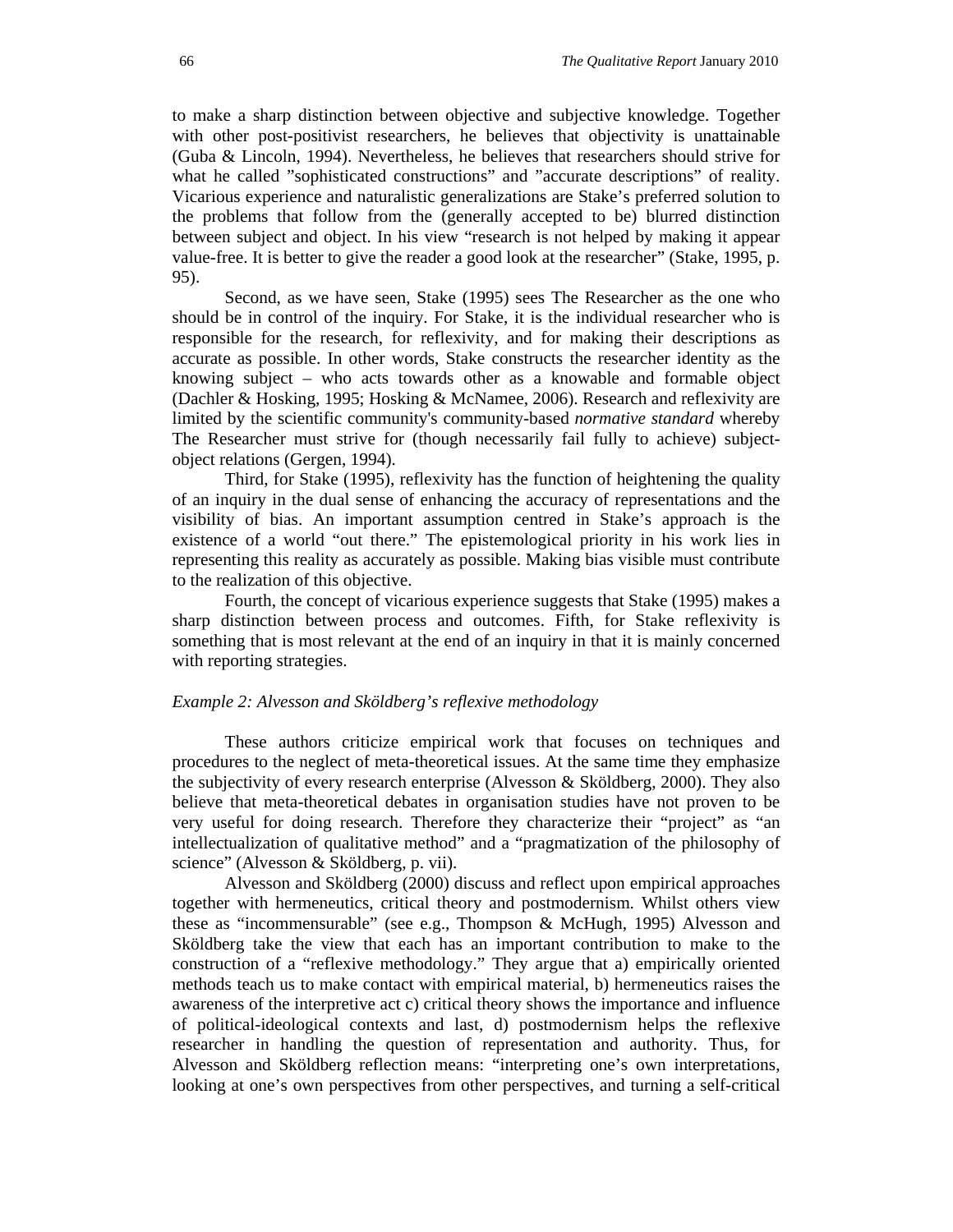eye onto one's own authority as interpreter and author" (Alvesson & Sköldberg, p. vii).

Whilst Alvesson and Sköldberg (2000) believe in the value of combining different meta-theoretical positions they do not explicitly set out the meta-theoretical assumptions that underpin their view. Let us try to see what they might be, starting with their focus on interpretations. First, on epistemology, although they criticize those who believe in the possibility of objective knowledge they leave intact and continue to centre the objective-subjective binary. Thus, like Stake (1995) they address some of the problems associated with the positivist construction of objective knowledge and look for solutions by reflecting upon subjectivities

Second, on ontology, Alvesson and Sköldberg (2000) state that they find it: "pragmatically fruitful to assume the existence of a reality beyond the researcher's ethnocentricity and the ethnocentricity of the research community" (p. 3).

In their view, reflexivity is important because it helps the researcher to come closer to an accurate description of this assumed reality. This shows how in this second discourse reflexivity is *an epistemological priority*. This is not our view. Last, and consistent with these assumptions, it seems that Alvesson and Sköldberg (2000) view reflexivity as an individual act and an individual responsibility – and it is The Researcher's responsibility to be reflexive in order to do "good research." Again as we shall show we take a different view.

#### *Concluding remarks*

 This second discourse of reflexivity continues to assume relatively stable and bounded individuals, with knowing minds, acting in relation to other individuals and relatively stable structures that constrain and support individual action. Reflexivity continues to be oriented around an epistemological interest, although findings are recognised as value-mediated. "Good research" continues to be defined in relation to the norms and interests of identifiable scientific communities where varying emphasis is given to (the now blurred distinction between) facts and values. What we find attractive and resonates with our own position is Stake's emphasis on use-value to "the locals" and Alvesson and Sköldberg's (2000) view of reflexivity as intrinsic to the entire research process. This said, following our different meta-theoretical position we will show that our view of reflexivity constitutes a radical departure from the first two discourses.

## **Discourse 3: Ongoing Dialoguing**

Our relational constructionist meta-theory implies that the processes that some call "research" are processes in which the identities of researcher, research object and related realities are in ongoing re-construction. Part of what this means is that subjectobject relations or indeed some alternative, perhaps "softer" self-other differentiation, are viewed as constructions implicating perhaps multiple "forms of life". The centring of construction invites a view of research as intervention, the centring of relating implies that ethics and responsibility be re-constructed and centred e.g., through reflexive dialogues, and talk of multiple forms of life invites attention to multiple local ways of knowing and "power to." We shall finish with a brief discussion of each of these themes.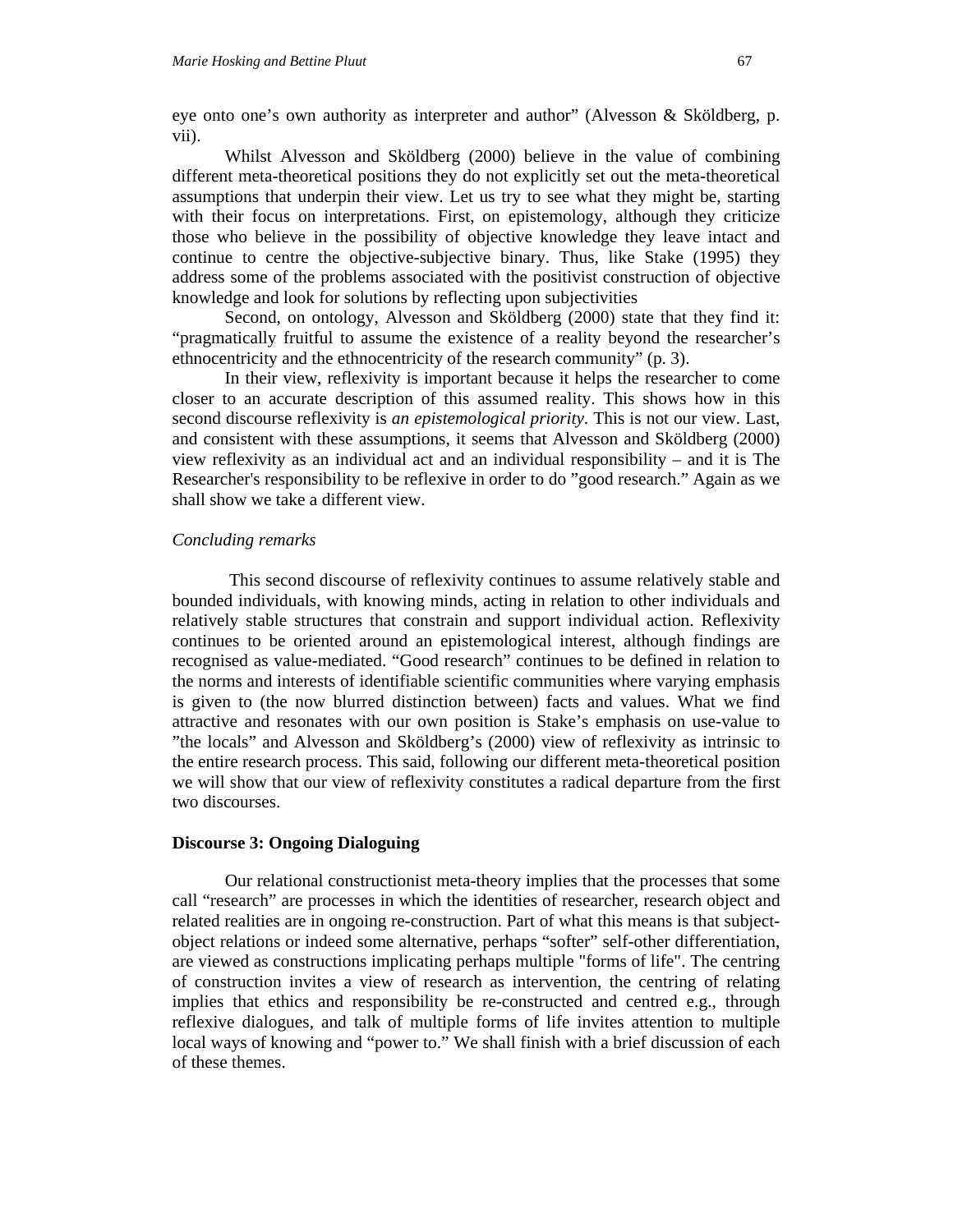## **Research as Intervention**

Some argue that the current status of the sciences is at the margins of cultural life (Gergen, 1994). John Shotter, for instance, asks: "why do we think that the best way to make sense of our lives and to act for the best is in terms of theoretical formulations provided us by experts (rather than in terms of more practical, everyday forms of knowledge?)" (Shotter, 1993, p.19). Science formulates research findings in its own particular (community based) language and is concerned with generalization rather than particularization (Abma & Stake, 2001). Tineka Abma and others suggest that these practices increase the distance between scientists and other sorts of practitioner (see especially Gergen, 1994, p. 30-64) such that the latter feel they cannot meaningfully apply scientific knowledge to their own local practices (Cunliffe & Shotter, 2006). Yet technical rationality (Schön, 1983) assumes that science produces applicable knowledge and that, indeed, scientific knowledge is superior to e.g., the knowledge of day-to-day practices (Argyris & Schön, 1978).

Relational constructionist premises neither sharply distinguish nor elevate science above other "forms of life." Furthermore, they provide no necessary grounds for differentiating inquiry (as finding out) from intervention (grounded in already acquired findings). On the contrary, our relational premises imply that participating in inquiry inevitably (re)constructs peoples' lives in some degree (McNamee, 1994) and imply that *all* participants – including scientific researchers – construct and reconstruct their *local* (community-based) knowledges, identities and relations. From this it follows that research may be practised in ways that construct researchers as copractitioners and practitioners as co-researchers (Cunliffe & Shotter, 2006). Viewing research (or, as we prefer to call it, inquiry) as intervention, and shifting reflexive attention to the research process itself, enables a relational conception of ethics and responsibility – which is the next "possibility space" we want to explore.

#### **Relational ethics/Relational Responsibility**

The ethics of a "modernist" (Gergen & Thatchenkery, 1996) or "mainstream" (Thompson & McHugh, 1995) meta-theory largely focus on how *not to* intervene in the lives of the researched, for instance by guarantying anonymity of interviewees, by not asking inappropriate questions and by having ethical audits before and after the data collection phase (see e.g., Baker, 1999). However, as we have said, our relational premises imply that inquiry is intervention. Participants draw upon the "forms of life" in which they participate and, in this sense, inquiry draws from and can contribute to the daily lives of participants. What we now want to emphasize is that this both broadens the scope of ethical issues and reflexivity *and* gives them a much more central place. So for example, it now makes sense to reflect on the *possibilities* that any particular inquiry may open up and develop. In principle, reflections on the local use-value in relation to each and every participating "form of life" could be centred (Gergen & Hosking, 2006). And if one form of life (e.g., science) is not to dominate others, then ongoing open, reflexive dialogues about "how we are going on together" would be required. Sheila McNamee speaks of this as a matter of *relational* (rather than individual) *responsibility* (McNamee, 2004) – relational responsibility for *the research process* – and the kinds of people and worlds it (re)produces. This seems most likely to require a continuing and open-ended process of exploration in which conversations concern themselves with relationships and possible ways of performing them (McNamee & Gergen, 1999).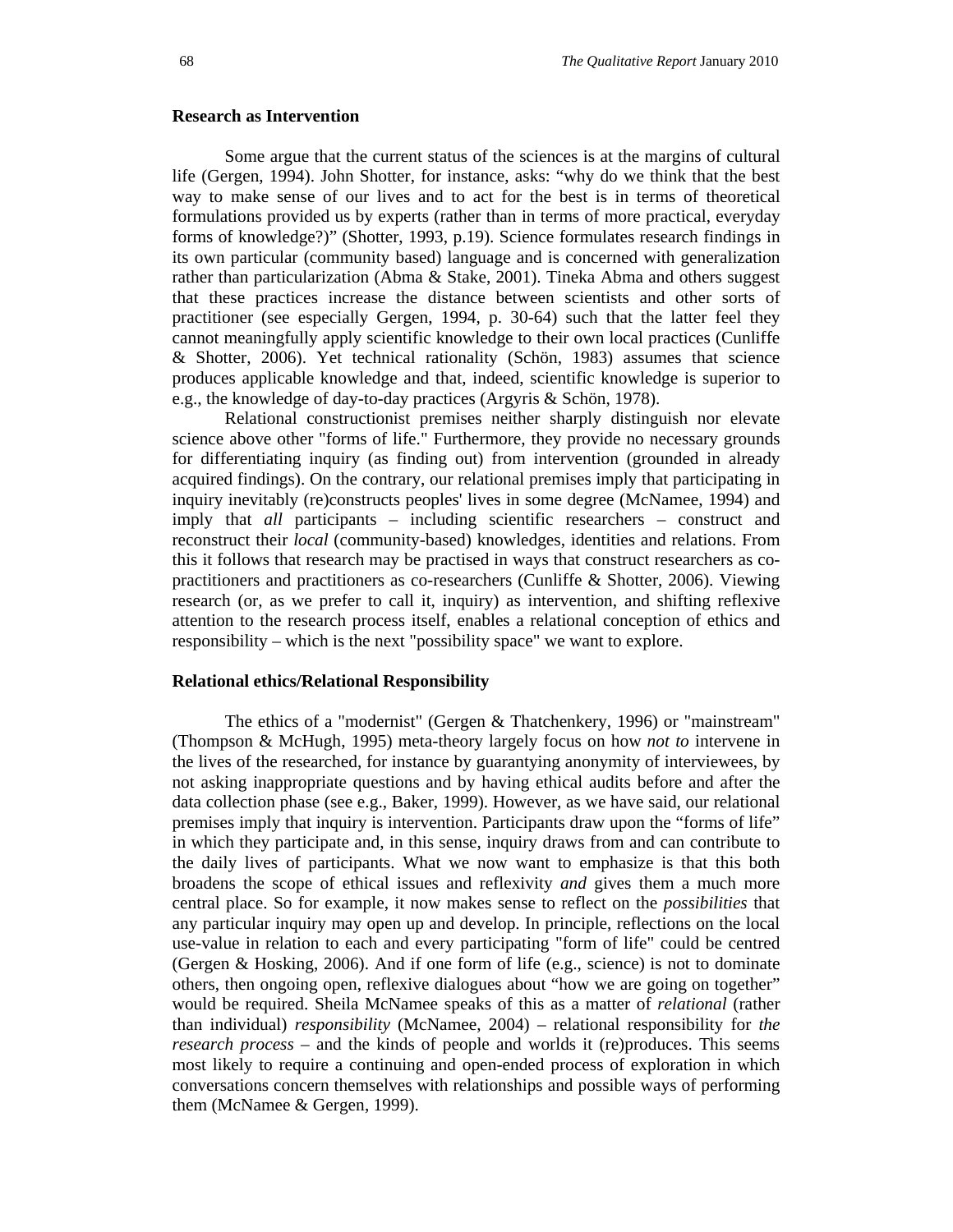#### **Ongoing Reflexive Dialogues Directed at the Research Process**

Discussing the ways constructionist premises can expand possible research practices Gergen outlined three important "overtures to innovation." The first was deconstruction - "wherein all presumptions of the true, the rational, and the good are open to suspicion" (Gergen, 1994, p. 62). The second was democratization or "relational responsibility", and the third – reconstruction – "wherein new realities and practices are fashioned for cultural transformation" (Gergen, 1994, p. 63). Reflexive dialogues are a way of putting these "overtures" to work in research. This can be done by inviting communal reflection (Gergen & Gergen, 1991) throughout the inquiry. Another possibility is to "start" an inquiry by organising a reflexive workshop in which participants dialogue about what they want from the process. Dialogues can articulate differing research questions and objectives, perhaps heightening the possibility that multiple local realities will be potentiated. Further, such dialogues might make it more likely that participants feel responsible for "making the inquiry work."

Below we address three topics that communal reflections can address: research identities; who participates and the narratives on which they draw, and last; reporting strategies.

#### *A) Emerging research identities*

When a researcher asks someone to participate in an inquiry (e.g., as an interviewee) it is highly probable that s/he considers this person an expert on a particular topic (McNamee, 1994). In other words, the researcher (implicitly) believes that such a person has practical knowledge, or practical theories relevant to a particular research topic (Schön, 1983; Shotter, 1993). However, and as we have said, it is usually The Researcher whose voice dominates the what, the how, and the why – in relation to values, norms and interests from his scientific "form of life."

 Relational constructionist premises allow that research participants can dialogue research identities and relations. In this way a subject-object understanding of research relations might be de-constructed or "unforgotten" (Chia, 1996) – opening-up other possible constructions of identities and relations. To put this slightly differently, reflexive practices can include reflections on power as it seems to be and as it could be constructed in the ongoing here and now. This can be theorised as a moral or relationally responsible practice; in this way a research process can "become" a process in which The Researcher becomes someone who contributes *one expertise among many* as the identities of researcher and researched are more fluid and open*.*

#### *B) Who participates and the narratives they mobilise*

For many practitioners, an important ethical issue in every inquiry is the issue of whose voices are (not) included, who's muted and who's silenced. This also can become an important topic for reflexive dialogues. Drawing upon actor network theory, Hardy, Philips, and Clegg (2001; see also Latour, 1987) suggested that researchers would do well to encourage reflexive dialogues on the narratives participants draw on and thus, the local constructions they mobilize. "Self" may try to enrol "other" (Latour) - for instance, interviewees may try to promote their story and constructions of its truth-value by trying to fix their identity as reliable and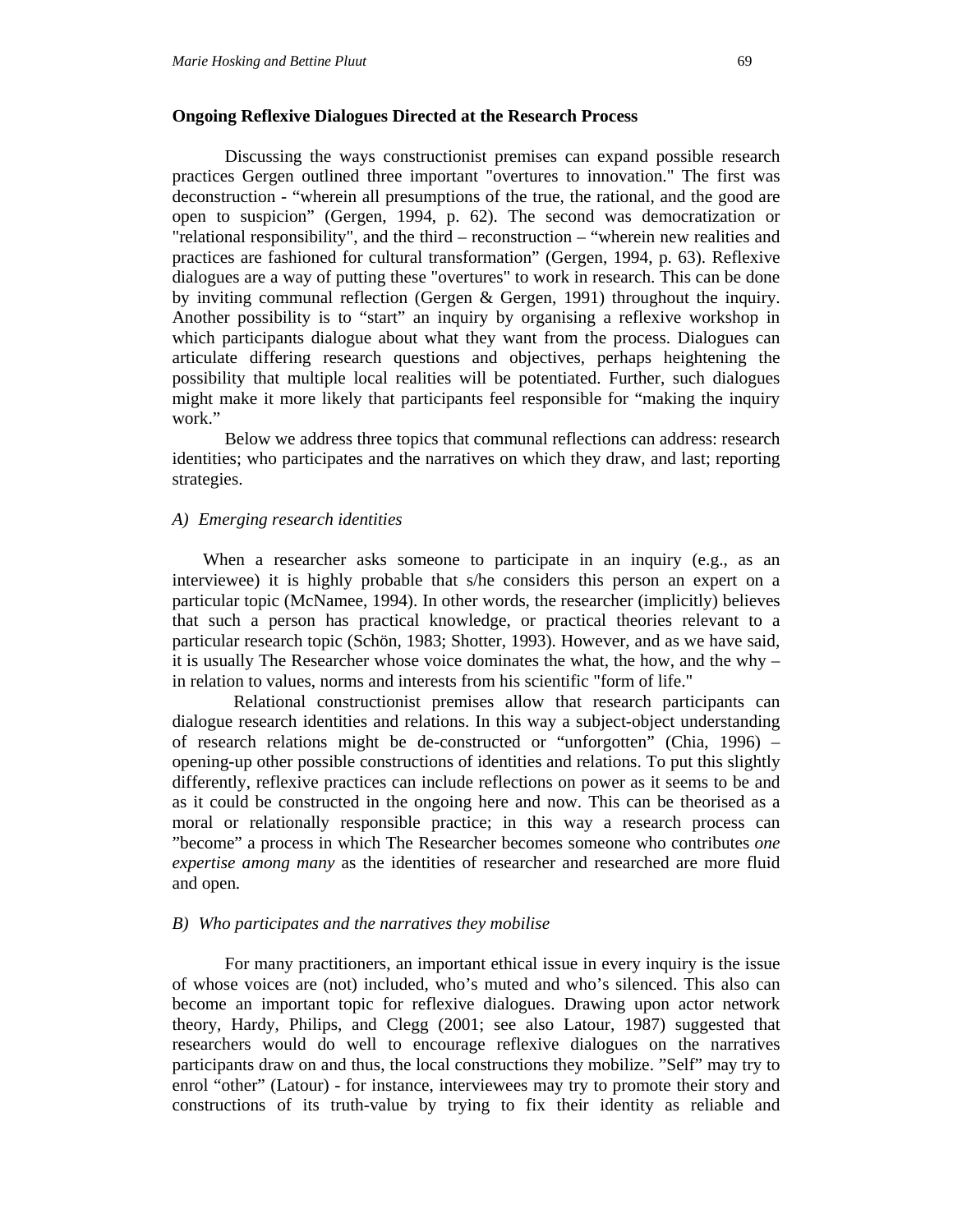trustworthy. At the same time, "interviewees" may relate to the researcher as the one who decides what themes need to be addressed during an interview. The Researcher, for example, can try to generate new ways of relating by exploring o*ther participants'*  research objectives and inviting them to into dialogues of equals to co-create relational responsibility for the process. In ways such as these, reflexive practices can open up possibilities for transforming realities and relations (Gergen, 1994).

## *C) Reporting strategies*

The research report is traditionally seen as the place to present The Outcomes – the end results of the (now ended) research process. Our meta-theoretical assumptions offer a different view – the process is the product (Brown  $\&$  Hosking, 1986); but the process has no clear "end" to report. Part of what this can mean is that writing "about" the research also can be seen as research (Richardson, 2003). Relational responsibility would again require practices that cast a reflexive gaze on how self-other relationships are characterised – this time - in the written text. Indeed, Rhodes and Brown (2005) argue that

responsibility to the Other might be considered a guiding principle in writing research… An ethics of research writing emerges through the characterization of the relations between self and other in the text. (Rhodes & Brown, 2005, p. 470)

So, for example, the style and content of the report can (re)construct subjectobject relations by presenting a knowing subject who can speak for and about other as an object. Alternatively, the style, form and content of the reporting strategy can be more open and, for example, oriented towards processes, possibilities and generative theorising.

Another possibility is that full and equal participation is attempted in the writing of the report. Participative research practices can be extended to include "cogenerated reports" (Allard-Poesi, 2005) and, of course, the process of writing itself can stimulate reflexive dialogues. Communal reflections on such matters constitute another way of putting relational responsibility or ethics to work and can be another way to further articulate multiple local knowledges in research processes.

Finally, the style of the reporting strategies can be one of "thin" and/or "thick" descriptions (Stake, 1995). Our earlier arguments all lead in the direction of thick description as a way of opening up to multiple local language games and their related forms of life. Tineke Abma is one of a number of writers who has proposed a narrative reporting strategy as a way of stimulating reflexivity (see Abma, 1996). Together with the use of an open, and exploratory style, a narrative approach can also make the text more widely accessible to readers who participate in different language games.

## **Multiple Local Ways of Knowing and "Power to"**

Relational processes (re)construct more or less loosely interconnected "forms of life" including their local knowledge(s), be they what some might call intuition or "rules of thumb" (Cunliffe, 2003; Schön, 1983) or, indeed, what other "forms" call propositional knowledge. The latter, for example., as produced by science, is relatively explicit in comparison to "participatory ways of knowing" (Cunliffe &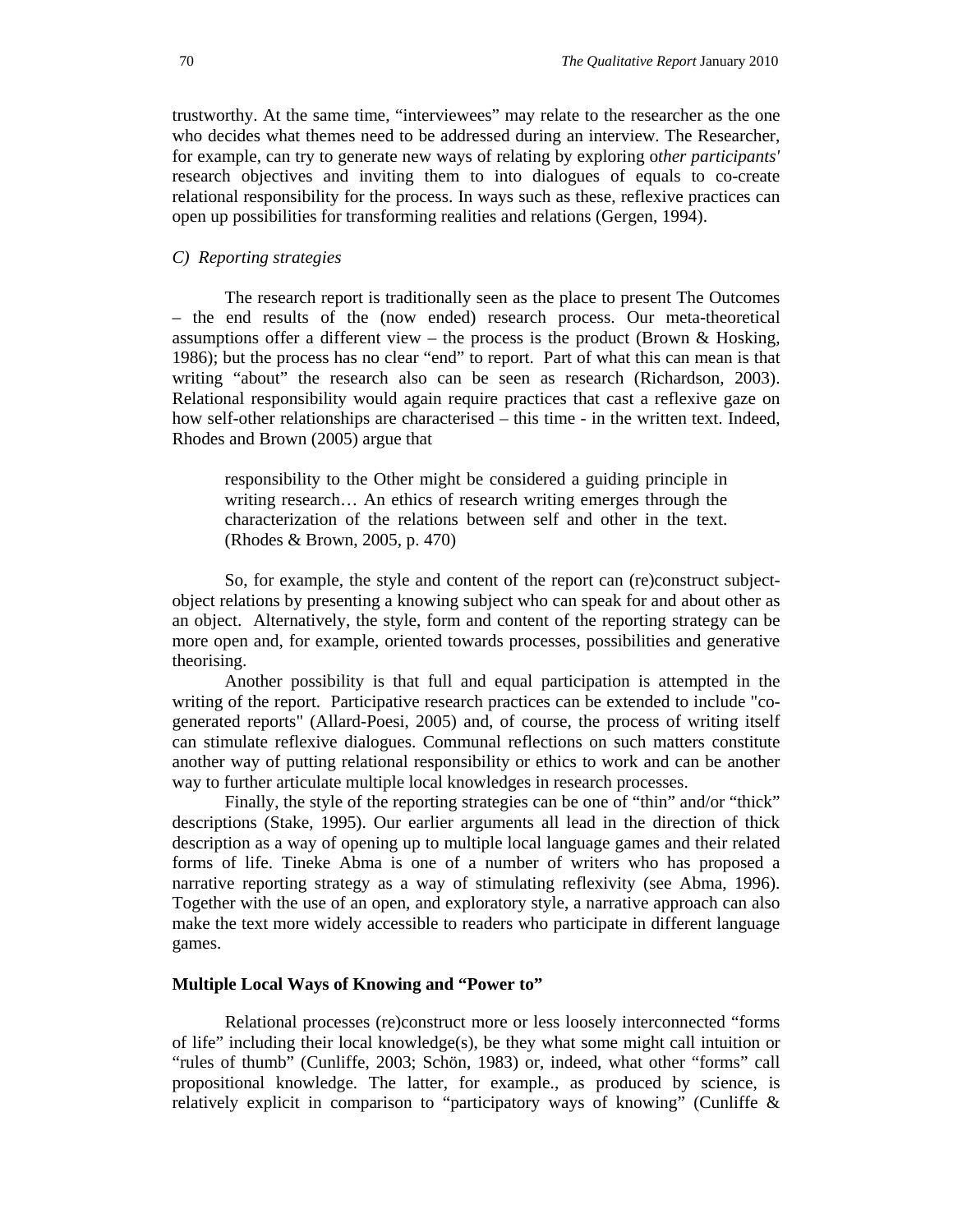Shotter, 2006) which are ways of "knowing-in-action" (Schön), know*ing* rather than knowledge, knowing that can be said to be "unbounded, fluid, bodily sensed and often tacit, implicit in one's practices and expressions" (Cunliffe & Shotter, p. 235).

Reflexive research, by giving space to *multiple* local-cultural and localhistorical realities in different but equal relation, has the possibility to develop local practical theories and other forms of "knowing-from-within". Perhaps this is why some suggest that reflexive inquiry can be conceptualized as a communal learning process (Cunliffe, 2002). Our relational-responsive emphasis invites *all research participants* to share responsibility for learning:

notions of symmetry [...] become key as (teacher-student) power relations are repositioned from that of expert/learner (where the expert believes in his/her legitimacy to impose his/her views) to that of [...] a shared responsibility for constructing learning. (Cunliffe, 2002, p. 14)

Another way to say this is that relational premises open-up the possibility space for power relations to include *power to* - practices that allow the construction of different but equal forms of life - and not just the *power over* associated with subjectobject ways of relating (Gergen, 1995; Hosking, 1995).

#### **Conclusions**

We described a relational constructionism that gives ontology to relational processes and treats self-other and relations as emergent constructions made and remade in these processes. We outlined three discourses of reflexivity and their associated meta- theoretical assumptions. Our third discourse provided the standpoint from which we reflected on the other two as two *possible* relational constructions and offered other possible ways of radically reconstructing reflexive practices. In this radical reconstruction, reflexivity: is no longer oriented towards generalizable knowledge that is distinct from practice; is neither an individual activity nor a matter of individual ethics; and is no longer a matter of looking back on a finished process. Instead it becomes an ongoing relational process of "turning back" on the construction of the "inquiry." Reflexive dialogues, directed at the research process, can open up new ways of going on together by mobilizing local knowledges and communally reflecting on research identities and relations. These dialogues can all be considered attempts to construct soft self-other differentiation. In this way reflexivity is not a slide into infinite regress, but an opening up to multiple local forms of life and to possibilities rather than probabilities (Gergen, 1994; Hosking, 2008).

Future research might explore how reflexivity could be stimulated within particular local communities such as organizational consultancy or intervention work with communities. Of course, given our focus on local-cultural, local-historical relational realities we cannot assume that the specific "content" of relational realities can be generalized across time and place. However, the various ways we have outlined of practicing reflexivity in inquiries could be taken up and made useful elsewhere. In addition, writing and discussing reflexivity in particular inquiries and communities could help others more easily to locate relevant analogies (Gergen & Hosking, 2006). We hope this article may contribute to the furthering of reflexive, relationally responsible inquiry.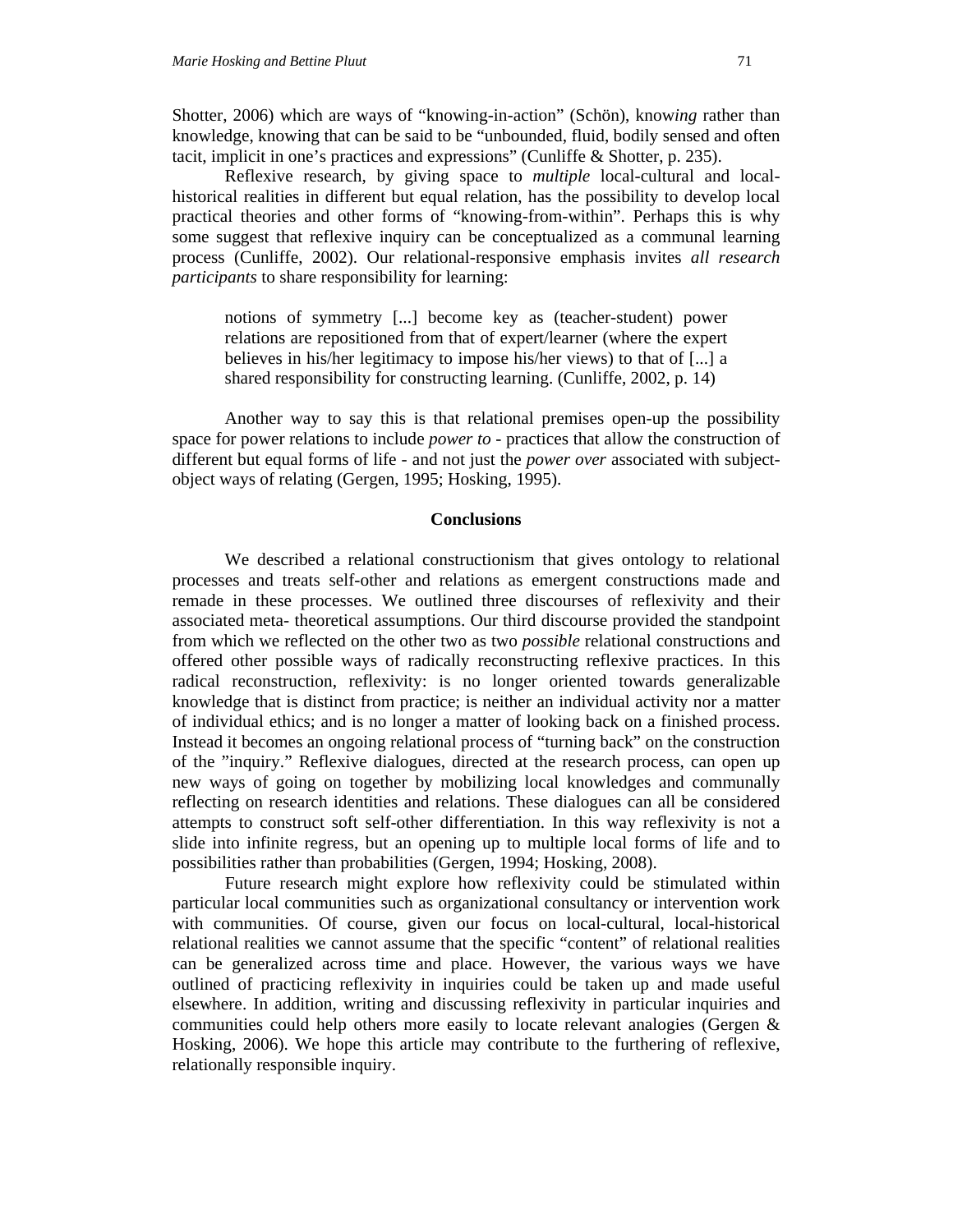## **References**

- Abma, T. A. (1996). *Responsief evalueren: Discoursen, controversen en allianties in het postmoderne* [Evaluating responsively: Discourses, controversies and alliances in the postmodern]. Delft, The Netherlands: Eburon.
- Abma, T. A., & Stake, R. E. (2001). Stake's Responsive Evaluation: Core ideas and evolution. In J. C. Greene & T. A. Abma (Eds.), *Responsive evaluation* (pp. 7- 22). San Francisco: Jossey Bass.
- Allard-Poesi, F. (2005). The paradox of sensemaking in organizational analysis. *Organisation Studies, 12*(2), 169-196.
- Alvesson, M. (2002). *Postmodernism and social research*. Buckingham, England: Open University Press.
- Alvesson, M., & Deetz, S. (2000). *Doing critical management research*. London: Sage.
- Alvesson, M., & Sköldberg, K. (2000). *Reflexive methodology: New vistas for qualitative research*. London: Sage.
- Argyris, C., & Schön, D. (1978). *Organizational learning: A theory of action perspective*. Reading, England: Addison Wesley.
- Baker, T. L. (1999). *Doing social research*. Boston: McGraw-Hill.
- Brown, H., & Hosking, D. M. (1986). Distributed leadership and skilled performance as successful organization in social movements. *Human Relations, 39*(1), 65- 79.
- Chia, R. (1995). From modern to postmodern organizational analysis. *Organization Studies, 16*(4), 579-604.
- Chia, R. (1996). The problem of reflexivity in organizational research: Towards a postmodern science of organization. *Organization, 3*(1), 31-59.
- Cox, J., & Hassard, J. (2005). Triangulation in organizational research: A representation. *Organisation, 12*(1), 109-133.
- Cunliffe, A. L. (2002). Critical pedagogy: Reflexive dialogical practice in management learning. *Management Learning, 33*(1), 35-61.
- Cunliffe, A. L. (2003). Reflexive inquiry in organizational research: Questions and possibilities. *Human Relations, 56*(8), 983-1003.
- Cunliffe, A. L., & Shotter, J. (2006). Wittgenstein, Bakhtin, management and the dialogical. In D. M. Hosking & S. McNamee (Eds.), *The social construction of organization* (pp. 226-241). Malmö, Sweden: Liber & Copenhagen Business School Press.
- Dachler, H. P., & Hosking, D. M. (1995). The primacy of relations in socially constructing organizational realities. In D. M. Hosking, H. P. Dachler, & K. J. Gergen (Eds.), *Management and organization: Relational alternatives to individualism* (pp. 1-29). Aldershot, England: Avebury.
- Deetz, S. (1996). Describing differences in approaches to organization science: Rethinking Burrell and Morgan and their legacy. *Organization Science, 7*(2), 191-207.
- Fleck, L. (1979). *Genesis and development of a scientific fact*. Chicago: University of Chicago Press.
- Gergen, K. J. (1994). *Realities and relationships: Soundings in social construction*. Cambridge, England: Harvard University Press.
- Gergen, K. J. (1995). Relational theory and the discourses of power. In D. M. Hosking, H. P. Dachler, & K. J. Gergen (Eds.), *Management and*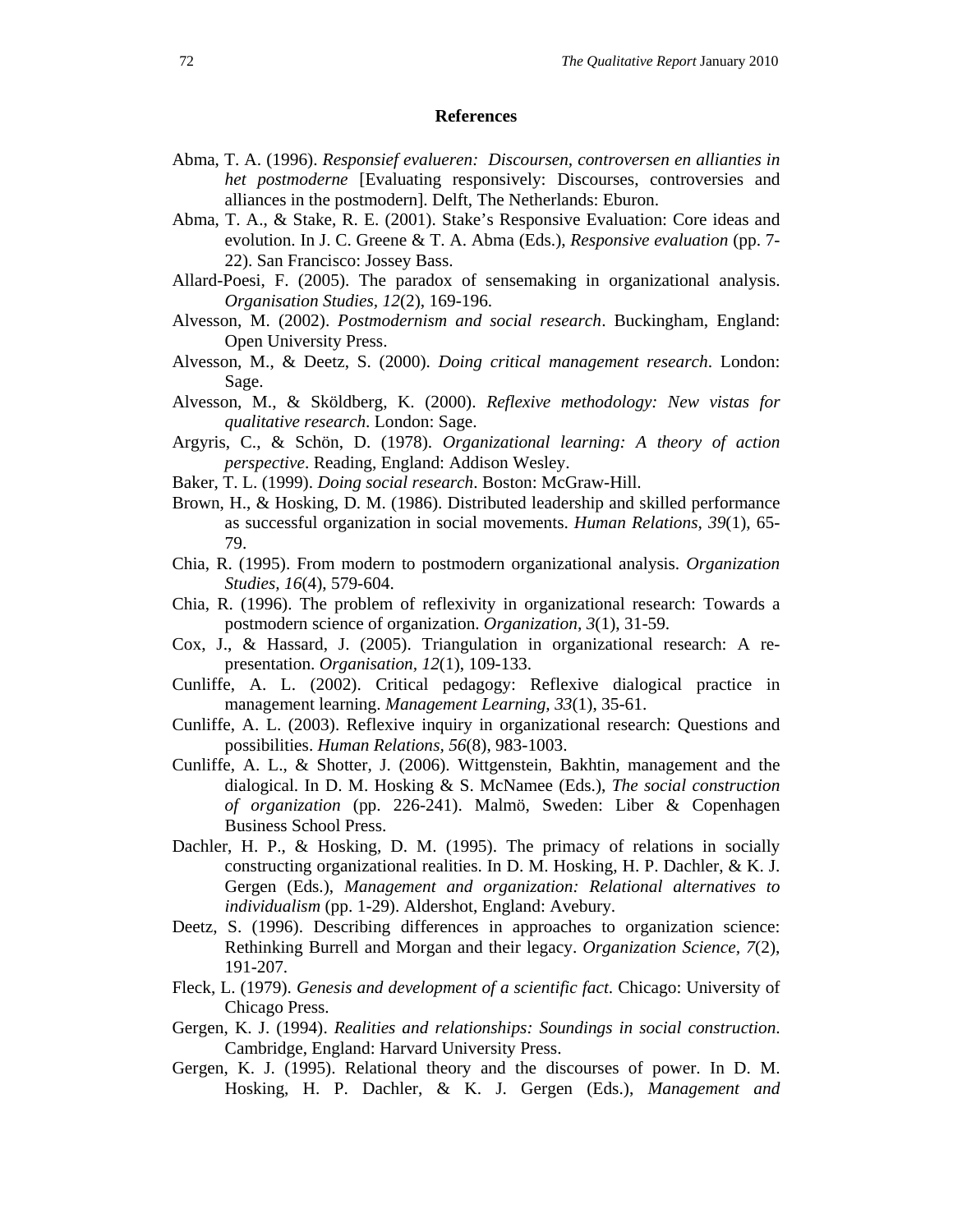*organization: Relational alternatives to individualism* (pp. 29-51). Aldershot, England: Avebury.

- Gergen, K. J. (1999). *An invitation to social construction*. London: Sage.
- Gergen, K. J., & Gergen, M. (1991). Toward reflexive methodologies. In R. Steier (Ed.), *Research and reflexivity* (pp. 76-96). London: Sage.
- Gergen, K. J., & Hosking, D. M. (2006). If you meet social construction along the road: A dialogue with Buddhism. In M. Kwee, K. J. Gergen, & F. Koshikawa (Eds.), *Horizons in Buddhist psychology* (pp. 299-314). Chagrin Falls, Ohio: Taos Institute.
- Gergen, K. J., & Thatchenkery, T. J. (1996). Organization science as social construction: Postmodern potentials. *The Journal of Applied Behavioral Science, 32*(4), 356-377.
- Gouldner, A. W. (1970). *The coming crisis in Western sociology*. New York: Basic Books.
- Guba, E. G., & Lincoln, Y. S. (1989). *Fourth generation evaluation*. London: Sage.
- Guba, E. G., & Lincoln, Y. S. (1994). Competing paradigms in qualitative research. In N. K. Denzin & Y. S. Lincoln (Eds.), *Handbook of qualitative research* (pp. 105-117). London: Sage.
- Harding, S. (1986). *The science question in feminism*. Milton Keynes, England: OUP.
- Harding, S. (1998). *Is science multicultural?* Bloomington: Indiana University Press.
- Hardy, C., Philips, N., & Clegg, S. (2001). Reflexivity in organization and management theory: A study of the production of the research 'subject'. *Human Relations, 54*(5), 531-560.
- Hosking, D. M. (1995). Constructing power: Entitative and relational approaches. In D. M. Hosking, H. P. Dachler, & K. J. Gergen (Eds.), *Management and organization: Relational alternatives to individualism* (pp. 51-71). Aldershot, England: Avebury.
- Hosking, D. M. (1999). Social construction as process: Some new possibilities for research and development. *Concepts and Transformation, 4*(2), 117-132.
- Hosking, D. M. (2004). Change works: A critical construction. In J. Boonstra (Ed.), *Dynamics of organizational change and learning* (pp. 249-279). Chichester, England: Wiley.
- Hosking, D. M. (2006a). Bounded entities, constructivist revisions and radical reconstructions. *Cognitie, Creier, Comportament, 9*(4), 609-622. .
- Hosking, D. M. (2006b). Organizations, organizing, and related concepts of change. In D. M. Hosking & S. McNamee (Eds.), *The social construction of organization* (pp. 54-68). Malmö, Sweden: Liber & Copenhagen Business School Press.
- Hosking, D. M. (2008). Can constructionism be critical? In J. Holstein & J. Gubrium (Eds.), *Handbook of constructionist research* (pp. 669-687). New York: Guilford.
- Hosking, D. M., & McNamee, S. (2006). Subject-object relations: Knowledge and power. In D. M. Hosking & S. McNamee (Eds.), *The social construction of organization* (pp. 86-90). Malmö, Sweden: Liber & Copenhagen Business School Press.
- Hosking, D. M., & Morley, I. E. (1991). *A social psychology of organising*. Chichester, England: Harvester Wheatsheaf.
- House, E. R. (2001). Responsive evaluation (and its influence on deliberative democratic evaluation). In J. C. Greene & R. E. Stake (Eds.), *Responsive evaluation* (pp. 23-30). San Francisco: Jossey Bass.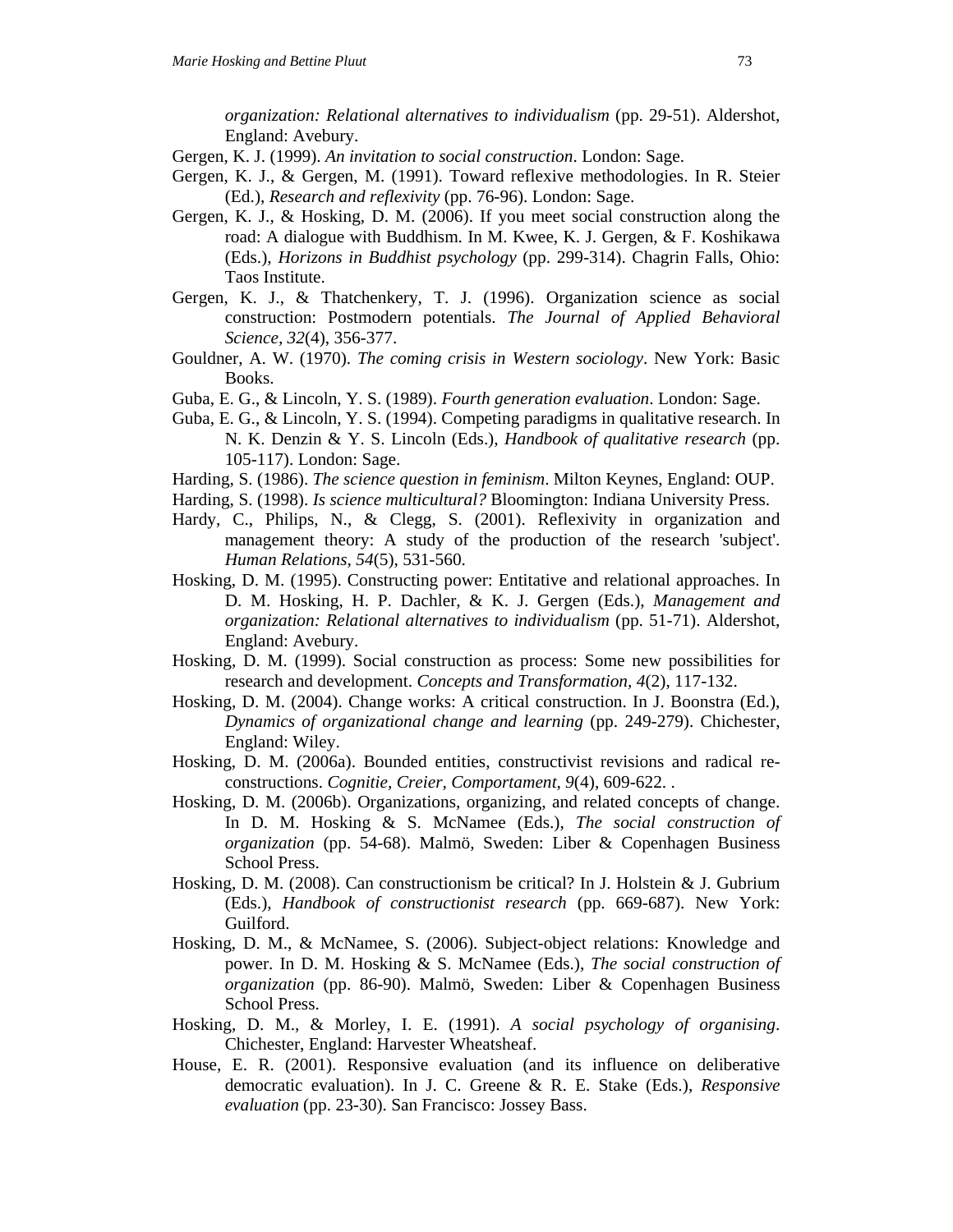- Kerlinger, F. N. (1964). *Foundations of behavioural research*. New York: Holt, Rinehart & Winston.
- Kuhn, T. (1970). *The structure of scientific revolutions*. Chicago: University of Chicago Press.
- Latour, B. (1987). *Science in action*. Milton Keynes, England: Open University Press.
- Lewis, M. W., & Kelemen, M. L. (2002). Multiparadigm inquiry: Exploring organizational pluralism and paradox. *Human Relations, 55*(2), 271-275.
- Linstead, S. (1994). Objectivity, reflexivity, and fiction: Humanity, inhumanity, and the science of the social. *Human Relations, 47*(11), 1321-1346.
- McNamee, S. (1994). Research as relationally situated activity: Ethical implications. *Journal of Feminist Family Therapy, 6*(3), 69-83.
- McNamee, S. (2004). Therapy as social construction: Back to basics and forward toward challenging issues. In T. Strong & D. Pare (Eds.), *Furthering talk: Advances in the discursive therapies* (pp. 253-271). New York: Kluwer Academic/Plenum Press.
- McNamee, S., & Gergen, K. J. (Eds.). (1999). *Relational responsibility: Resources for sustainable dialogue*. Thousands Oaks, CA: Sage.
- Pearce, W. B. (1992). A 'camper's' guide to constructionisms. *Human Systems: The Journal of Systemic Consultation & Management, 3*, 139-161.
- Rhodes, C., & Brown, A. D. (2005). Writing responsibly: Narrative fiction and organization. *Organization, 12*(4), 467-491.
- Richardson, L. (2003). Writing: A method of inquiry. In N. K. Denzin & Y. S. Lincoln (Eds.), *Collecting and interpreting qualitative materials* (pp. 499- 541). London: Sage.
- Schön, D. (1983). *The reflective practitioner: How professionals think in action*. New York: Basic Books.
- Shotter, J. (1993). *Conversational realities: Constructing life through language*. London: Sage.
- Stake, R. E. (Ed.). (1975). *Evaluating the arts in education: A responsive approach*. Columbus, OH: Merrill.
- Stake, R. E. (1995). *The art of case study research*. London: Sage.
- Steier, R. (Ed.). (1991). *Research and reflexivity*. London: Sage.
- Thompson, P., & McHugh, D. (1995). *Work organizations: A critical introduction*. Basingstoke, England: Macmillan.
- Van der Haar, D., & Hosking, D. M. (2004). Evaluating appreciative inquiry: A relational constructionist perspective. *Human Relations, 57*(8), 1017-1036.
- Wittgenstein, L. (1953). *Philosophical investigations* (G. E. M. Anscombe, Trans.). Oxford, England: Blackwell.

#### **Author Note**

Dian Marie Hosking is Professor in Relational Processes at Utrecht University School of Governance, The Netherlands. Her research interests include relational constructionism and its implications for organisational and community development, theories of organising, leadership processes, and approaches to inquiry. Her books include: *A social psychology of organising* (with Ian Morley), *Management and organisation: Relational alternatives to individualism* (edited with Peter Dachler and Ken Gergen) and, most recently *The social construction of organisation* (with Sheila McNamee). Her most recent writings address the issue of 'can social constructionism